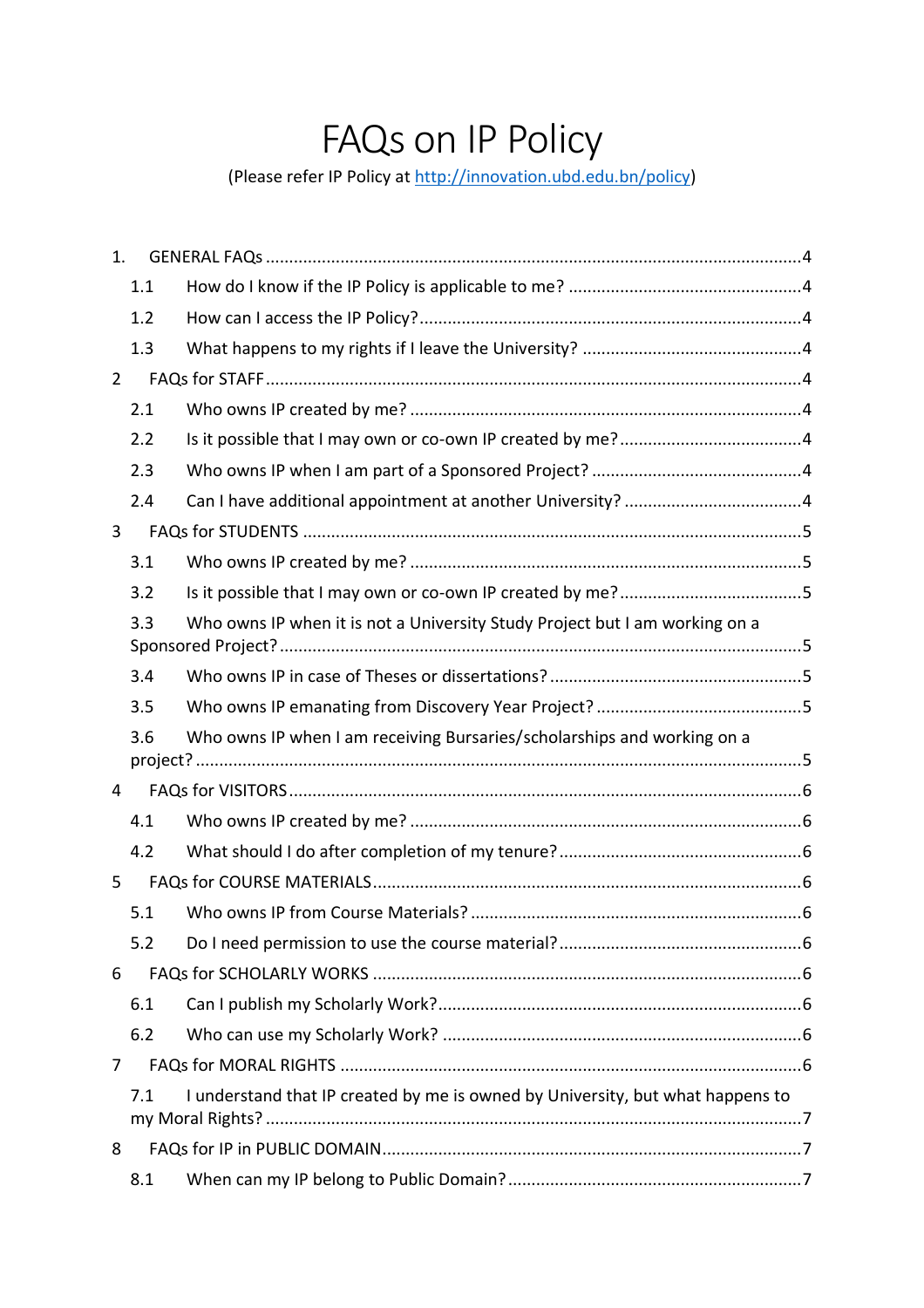|    | 8.2         |                                                                                         |  |
|----|-------------|-----------------------------------------------------------------------------------------|--|
| 9  |             | FAQs for IP in PUBLICATION, NON-DISCLOSURE AND TRADE SECRETS7                           |  |
|    | 9.1         |                                                                                         |  |
|    | 9.2         |                                                                                         |  |
| 10 |             |                                                                                         |  |
|    | 10.1        | Can I enter into a Sponsored Project Contract with external party? 8                    |  |
|    | 10.2        | What should I do when I am negotiating sponsored project contract for the               |  |
|    | 10.3        |                                                                                         |  |
|    | 10.4        | How can I check if the Sponsored Project is in accordance to Govt rules?8               |  |
|    | 10.5        |                                                                                         |  |
|    | 10.6        | What are the governing principles for IP for Sponsored Project Contract?8               |  |
|    | 10.7        | Can I request exemption from IP Policy for a Sponsored Project Contract?9               |  |
| 11 |             |                                                                                         |  |
|    | 11.1        | What are my responsibilities before and after disclosing IP to the University? 9        |  |
|    | 11.2        |                                                                                         |  |
|    | 11.3        | How would I know whether University is filing patent application for my disclosed       |  |
|    | 11.4        | What happens if the University decides not to protect or commercialize IP?10            |  |
|    | 11.5        | Can I file patent application after the University decided not to file the patent       |  |
|    | 11.6        | What are the terms and conditions when I want to own IP in case when University         |  |
| 12 |             |                                                                                         |  |
|    | 12.1        | How can I support University for Commercialization of IP?11                             |  |
|    | 12.2        |                                                                                         |  |
|    | 12.3        |                                                                                         |  |
|    | 12.4        |                                                                                         |  |
| 13 |             |                                                                                         |  |
|    | 13.1        |                                                                                         |  |
|    | 13.2<br>IP? | Will I receive monetary benefits for my IP or when I enabled commercialization of<br>13 |  |
|    | 13.3        |                                                                                         |  |
|    | 13.4        |                                                                                         |  |
|    | 13.5        | Can I receive shares in a Commercialisation Entity or other licensee?14                 |  |
|    | 13.6        | How do I receive my monetary benefits after I leave the University?15                   |  |
|    | 13.7        |                                                                                         |  |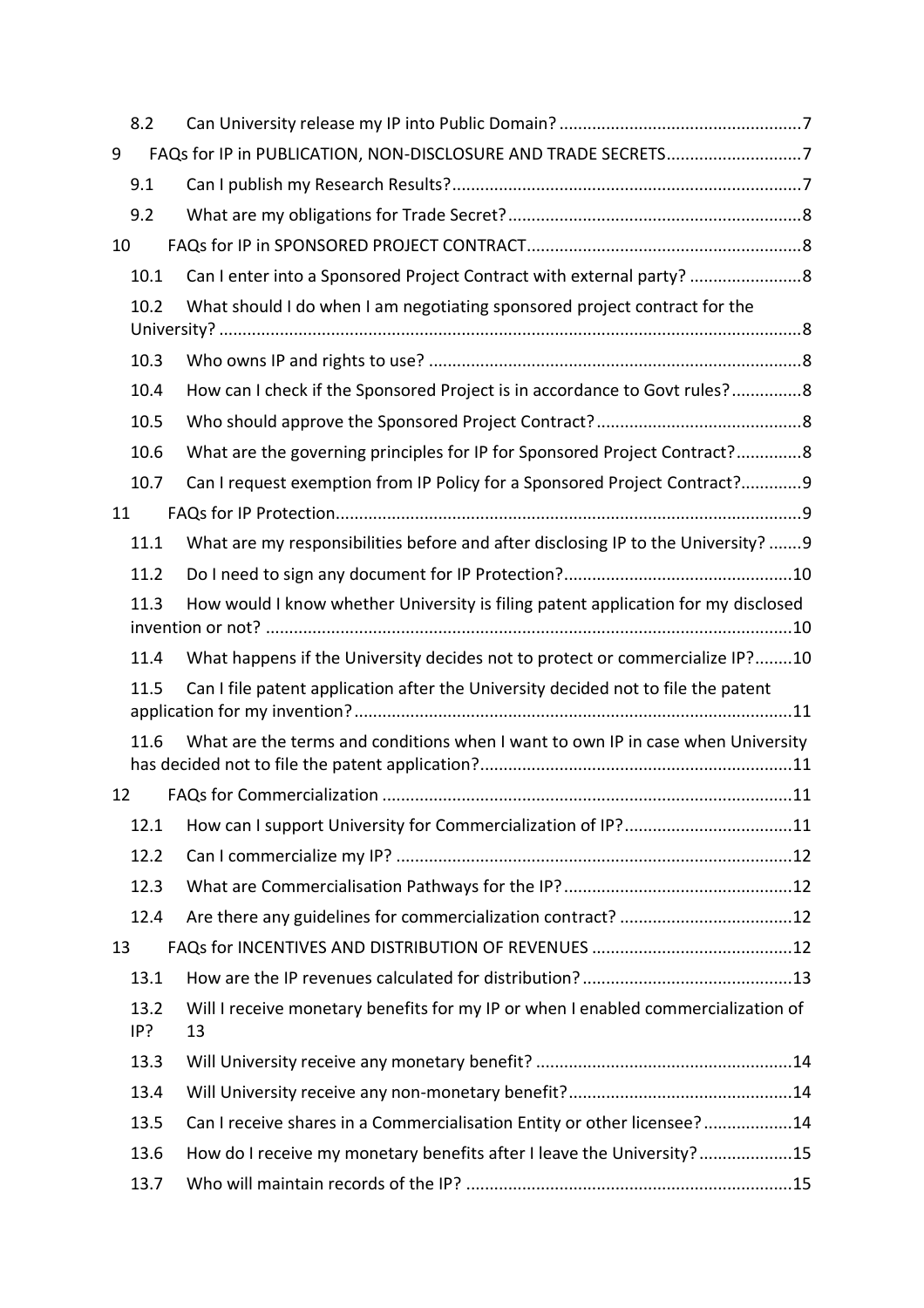|       | 13.8 What are the guidelines to check if there is any conflict of interest when entering |  |
|-------|------------------------------------------------------------------------------------------|--|
|       |                                                                                          |  |
|       |                                                                                          |  |
| 13.10 |                                                                                          |  |
| 13.11 | What happens to my rights if the IP Policy is amended in future? 16                      |  |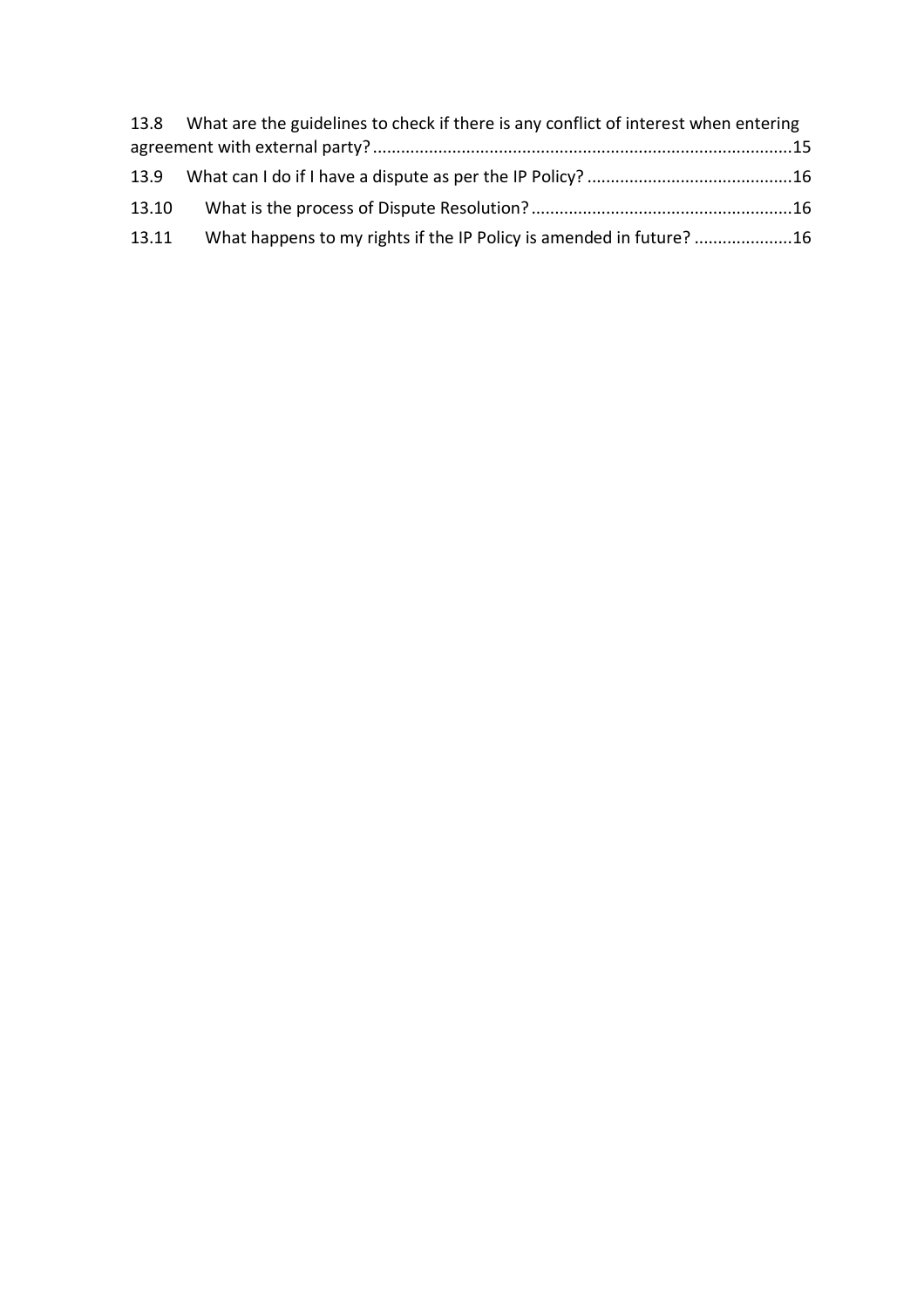# <span id="page-3-0"></span>1. GENERAL FAQs

## <span id="page-3-1"></span>1.1 How do I know if the IP Policy is applicable to me?

This Policy applies to all IP generated at the University, in particular by Staff Members, Students and Visitors (Paragraph 3)

#### <span id="page-3-2"></span>1.2 How can I access the IP Policy?

You may access the IP Policy at <http://innovation.ubd.edu.bn/policy>

#### <span id="page-3-3"></span>1.3 What happens to my rights if I leave the University?

Rights and obligations under this Policy shall survive any termination of employment, enrolment or Appointment at the University (Paragraph 3.3)

# <span id="page-3-4"></span>2 FAQs for STAFF

#### <span id="page-3-5"></span>2.1 Who owns IP created by me?

The University owns all IP emanating from any University study project created by a Staff Member:

- a. in the course of and within the scope of his other employment; or
- b. making Substantial Use of the University's resources.

Different terms may be applicable for Sponsored Project

#### <span id="page-3-6"></span>2.2 Is it possible that I may own or co-own IP created by me?

Staff Members will either own or co-own the IP they have created when such IP:

- a. is created outside the course and scope of their employment and without Substantial Use of the University's resources;
- b. vests in Scholarly Works (see Paragraph 5.5); or

for which the University does not wish to claim ownership and the University has communicated as such in writing.

# <span id="page-3-7"></span>2.3 Who owns IP when I am part of a Sponsored Project?

Terms of the Sponsored Project Contract will regulate ownership of IP created by Staff Members as set out in Paragraph 7. In the absence of IP terms in a Sponsored Project Contract or in the absence of a Project Contract, the University owns the IP created under Sponsored Project.

# <span id="page-3-8"></span>2.4 Can I have additional appointment at another University?

It is the responsibility of each Staff Member that holds an honorary or other academic or research appointment at another institution (Host University) to negotiate a suitable IP arrangement with the Host University prior to the tenure at the Host University so that the University owns the IP fully or partially based on intellectual contribution of the Staff Member. To the extent that the Host University's IP Policy makes a claim on IP created by the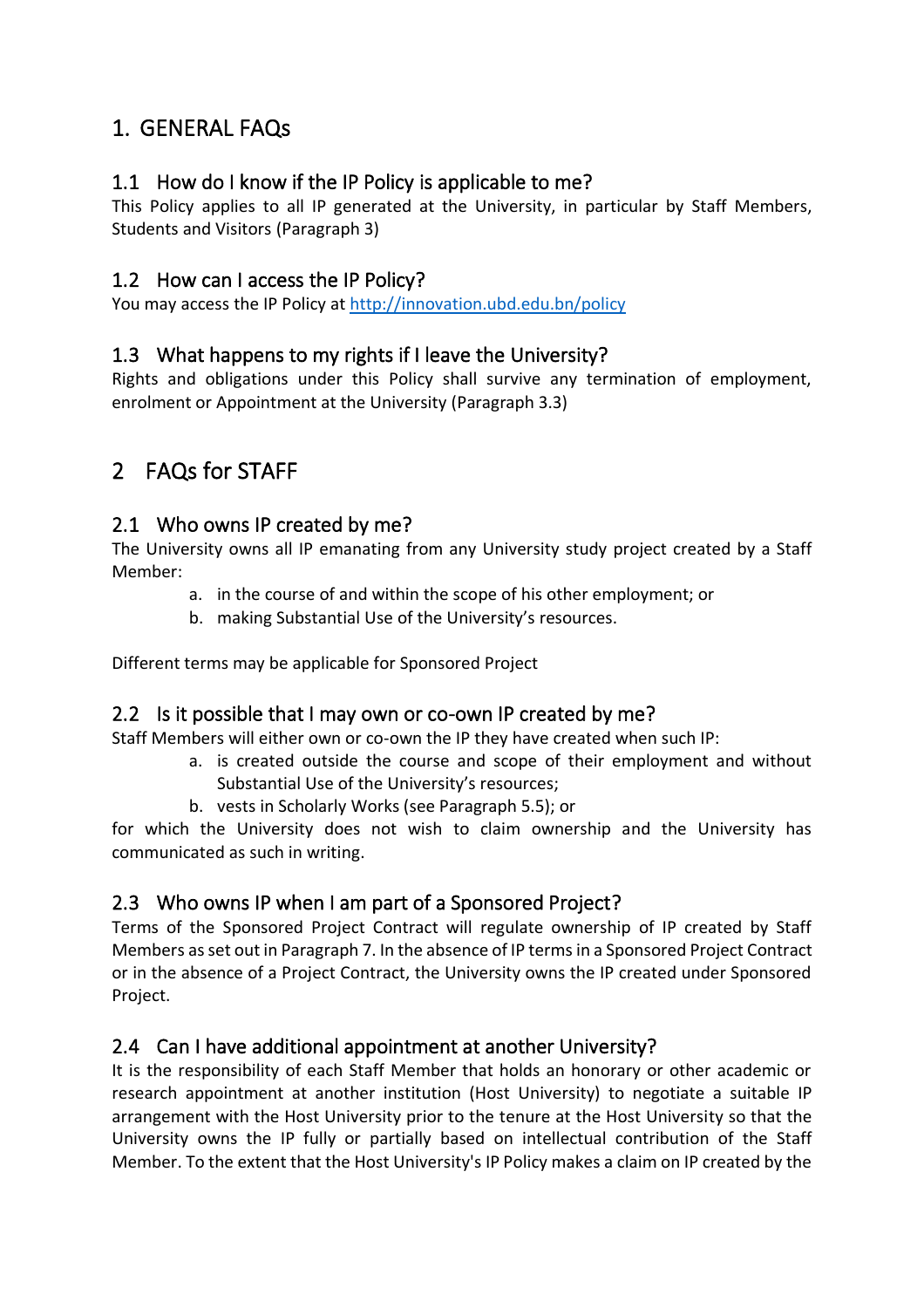Staff Member pursuant to such appointment, the Staff Member shall bring to the attention to the AVCIE to get a waiver of applicability of this Policy by VC.

# <span id="page-4-0"></span>3 FAQs for STUDENTS

#### <span id="page-4-1"></span>3.1 Who owns IP created by me?

The University owns all IP emanating from University Study Project created by a Student when:

- a. in the course and scope of his/her study; or
- b. making Substantial Use of the University's resources.

#### <span id="page-4-2"></span>3.2 Is it possible that I may own or co-own IP created by me?

Student will own or co-own the IP they have created when such IP:

- a. is outside the course and scope of their course or study and without Substantial Use of the University's resources;
- b. vests in Scholarly Works (see Paragraph 5.5); or

for which the University does not wish to claim ownership and the University has communicated as such in writing.

# <span id="page-4-3"></span>3.3 Who owns IP when it is not a University Study Project but I am working on a Sponsored Project?

Terms of the Sponsored Project Contract will regulate ownership of IP created by Students as set out in Paragraph 7. In the absence of IP terms in a Sponsored Project Contract or in the absence of a Project Contract, the University owns the IP created under Sponsored Project.

# <span id="page-4-4"></span>3.4 Who owns IP in case of Theses or dissertations?

The Student must submit his or her final thesis or dissertation to the University repository. The Student also grants a royalty-free license to the University to reproduce his or her thesis or dissertation and to distribute copies thereof to the public. Any IP derived from Theses or dissertations shall be owned by the University as set out in Paragraph 5.2.1

# <span id="page-4-5"></span>3.5 Who owns IP emanating from Discovery Year Project?

IP emanating from a Student's Discovery Year Project shall be owned by Discovery Year Sponsor.

# <span id="page-4-6"></span>3.6 Who owns IP when I am receiving Bursaries/scholarships and working on a project?

An external party that grants a bursary or scholarship to a Student may elect to own the IP created by that Student in the course of his/her study at the University provided the student, and the University have consented to the assignment of IP ownership in writing.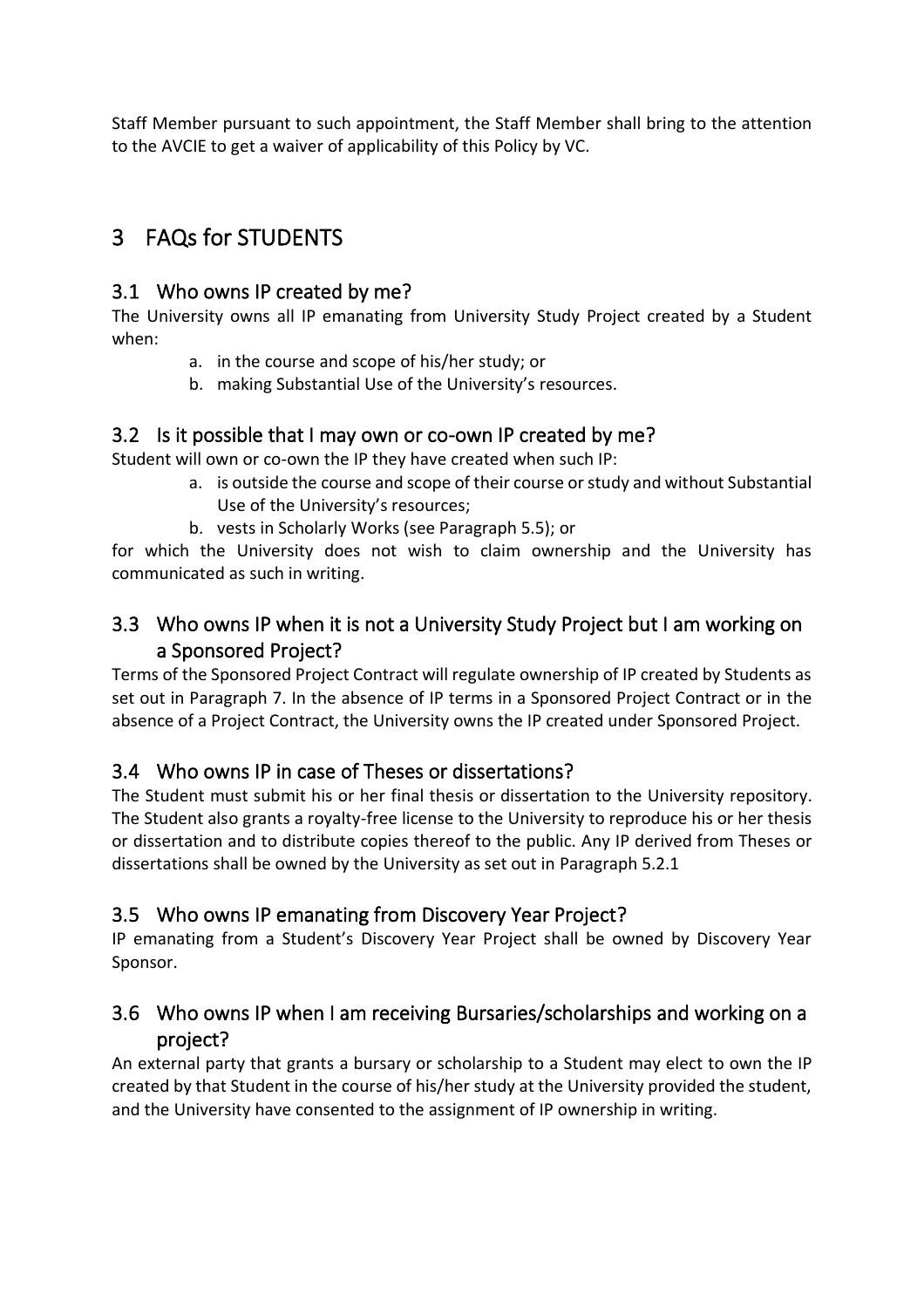# <span id="page-5-0"></span>4 FAQs for VISITORS

#### <span id="page-5-1"></span>4.1 Who owns IP created by me?

Unless otherwise agreed to in writing by the University and the Visitor prior to the tenure at the University, the University owns IP created by Visitors when:

- a. created in the course and scope of their appointment at the University; or
- b. created by making Substantial Use of the University's resources.

#### <span id="page-5-2"></span>4.2 What should I do after completion of my tenure?

On departure from the University, a Visitor must sign and submit an IP Disclosure Form to AVCIE disclosing any IP created, as per Paragraph 5.3.1, whilst at the University.

# <span id="page-5-3"></span>5 FAQs for COURSE MATERIALS

# <span id="page-5-4"></span>5.1 Who owns IP from Course Materials?

The University will own the IP in Course Materials created by a Staff Member or a Visitor, with the exclusion of Course Material that is created from or for Open Educational Resources, in accordance with Paragraph 5.7.1.

#### <span id="page-5-5"></span>5.2 Do I need permission to use the course material?

The University grants the Creators of Course Materials a royalty-free, non-exclusive license to use the Course Materials created by them.

# <span id="page-5-6"></span>6 FAQs for SCHOLARLY WORKS

#### <span id="page-5-7"></span>6.1 Can I publish my Scholarly Work?

The University recognises and endorses the rights of Staff Members, Students and Visitors to publish their Scholarly Works, provided that any Scholarly Work which may disclose any possible University IP shall first be cleared by OAVCIE after having an opportunity to protect such University IP according to Paragraph 8.

# <span id="page-5-8"></span>6.2 Who can use my Scholarly Work?

Staff Members, Students and Visitors grant to the University non-exclusive, royalty-free license to use their Scholarly Works for the University's administrative, promotional, Research and teaching purposes.

# <span id="page-5-9"></span>7 FAQs for MORAL RIGHTS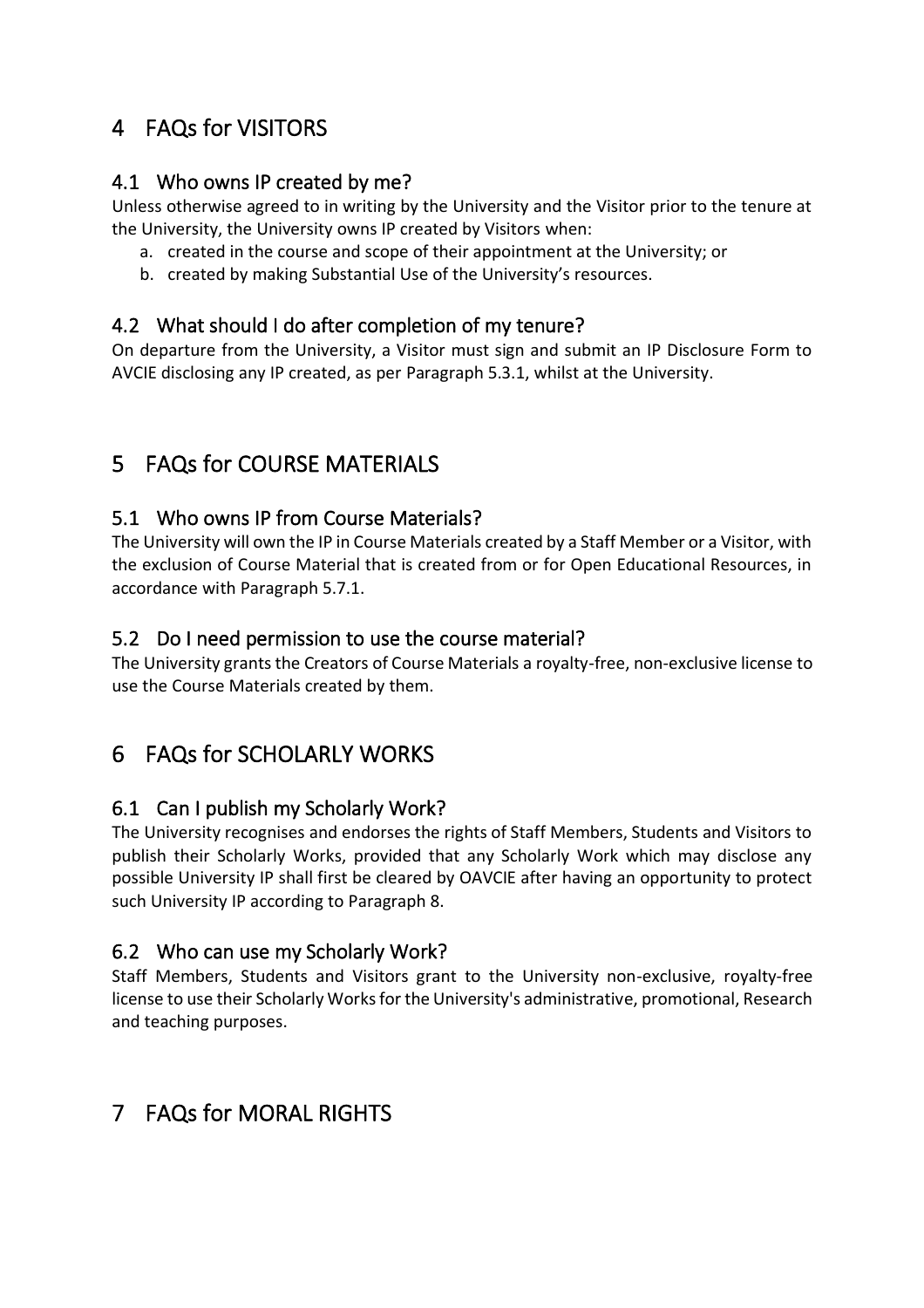# <span id="page-6-0"></span>7.1 I understand that IP created by me is owned by University, but what happens to my Moral Rights?

The University acknowledges that moral rights vest in Authors of copyright works irrespective of the copyright ownership thereof and include:

- a. the right of attribution of authorship in respect of the copyright works;
- b. the right not to have authorship of the copyright works falsely attributed; and
- c. the right of integrity of authorship in respect of the copyright works.

The University will not require Staff Members, Students or Visitors to waive their moral rights as a condition of employment, enrolment, Appointment or funding.

# <span id="page-6-1"></span>8 FAQs for IP in PUBLIC DOMAIN

# <span id="page-6-2"></span>8.1 When can my IP belong to Public Domain?

University IP forms part of the Public Domain in the following circumstances:

- a. if a Sponsored Project Contract provides that the Research results be placed into the Public Domain; or
- b. if Staff Members or Visitors made use of OERs or resources licensed through Open Source or Creative Commons Licences and the licensing conditions require the release of derivatives into the Public Domain.

## <span id="page-6-3"></span>8.2 Can University release my IP into Public Domain?

The University will release IP into the Public Domain in the following circumstances:

- a. where it is deemed to be in the public interest; or
- b. if the IP has low commercial or other development potential and low prospects of fostering the development of new products or services; or
- c. if deemed necessary by the University.

# <span id="page-6-4"></span>9 FAQs for IP in PUBLICATION, NON-DISCLOSURE AND TRADE SECRETS

# <span id="page-6-5"></span>9.1 Can I publish my Research Results?

The University encourages and supports the right of Creators to decide if and when to publish their Research results, in accordance with Paragraph 5.5.

In conjunction with the right of publication, Creators should be aware that premature Public Disclosure may result in loss of IP protection rights. Therefore, they are strongly encouraged to make all reasonable efforts to identify any protectable IP as early as possible, according to Paragraph 8, and shall consult OAVCIE by completing IP Disclosure Form when required before making any Public Disclosure of potential University IP.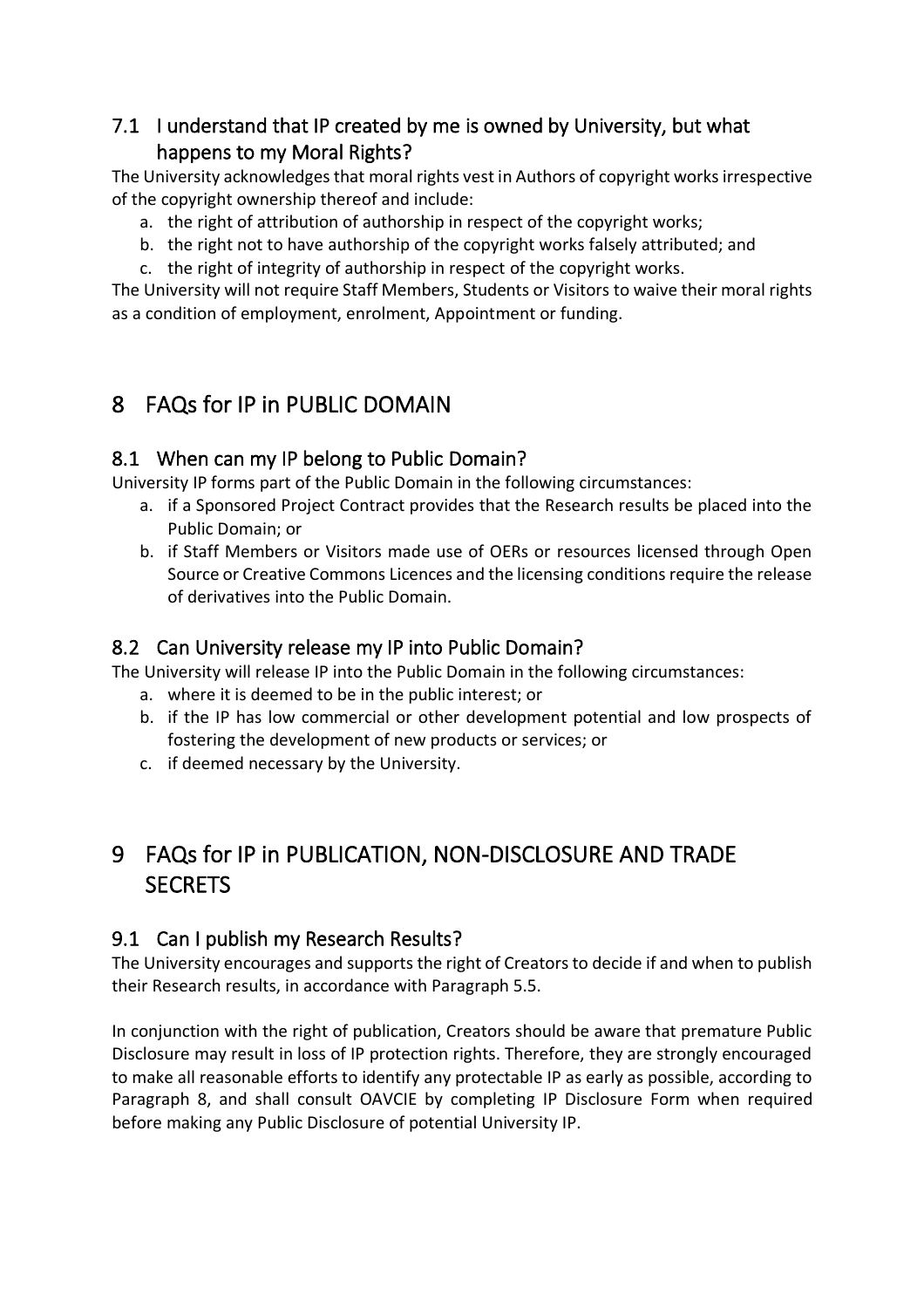# <span id="page-7-0"></span>9.2 What are my obligations for Trade Secret?

The University may designate certain confidential information as a Trade Secret, owned by the University. In that event, all Creators will be obligated to maintain the confidentiality of the Trade Secret and to follow the direction for management of the Trade Secret by OAVCIE.

# <span id="page-7-1"></span>10 FAQs for IP in SPONSORED PROJECT CONTRACT

# <span id="page-7-2"></span>10.1 Can I enter into a Sponsored Project Contract with external party?

Staff Members, Students and Visitors shall not have the right to enter into a Sponsored Project Contract with external parties on behalf of the University unless they are authorised to do so by the VC.

## <span id="page-7-3"></span>10.2 What should I do when I am negotiating sponsored project contract for the University?

Persons acting for and on behalf of the University as defined in Paragraph 7.1 shall exercise all due diligence and consult OAVCIE and Principal Counsel when negotiating and signing sponsored project contract that may affect the University's IPRs.

#### <span id="page-7-4"></span>10.3 Who owns IP and rights to use?

Subject to any provisions in the law to the contrary, ownership and rights to use shall be agreed upon with the external entity.

#### <span id="page-7-5"></span>10.4 How can I check if the Sponsored Project is in accordance to Govt rules?

Sponsored Project Contract shall comply with any applicable law or Government regulations or rules, which may be applicable to Research undertaken by the University, in particular, as far as it relates to the ownership of IP resulting from such Research. Principal Counsel shall be consulted in this respect before the signature of any Sponsored Project Contract.

# <span id="page-7-6"></span>10.5 Who should approve the Sponsored Project Contract?

Before signing, the full copy of the proposed Sponsored Project Contract and other legal statements concerning the University's IPRs shall be submitted to AVCIE and Principal Counsel for advice and approval by the VC.

# <span id="page-7-7"></span>10.6 What are the governing principles for IP for Sponsored Project Contract?

A Sponsored Project Contract must be executed in writing and signed by the University and the external party(ies)/sponsor(s) prior to the commencement of the Project and, as appropriate and without limitation, must contain terms relating to ownership, management and commercialised use of IP arising from the Sponsored Project as well as any Background IP.

• Background IP: Background IP of the University belongs to the University and use of such Background IP requires expressed written permission in the contract. Similarly,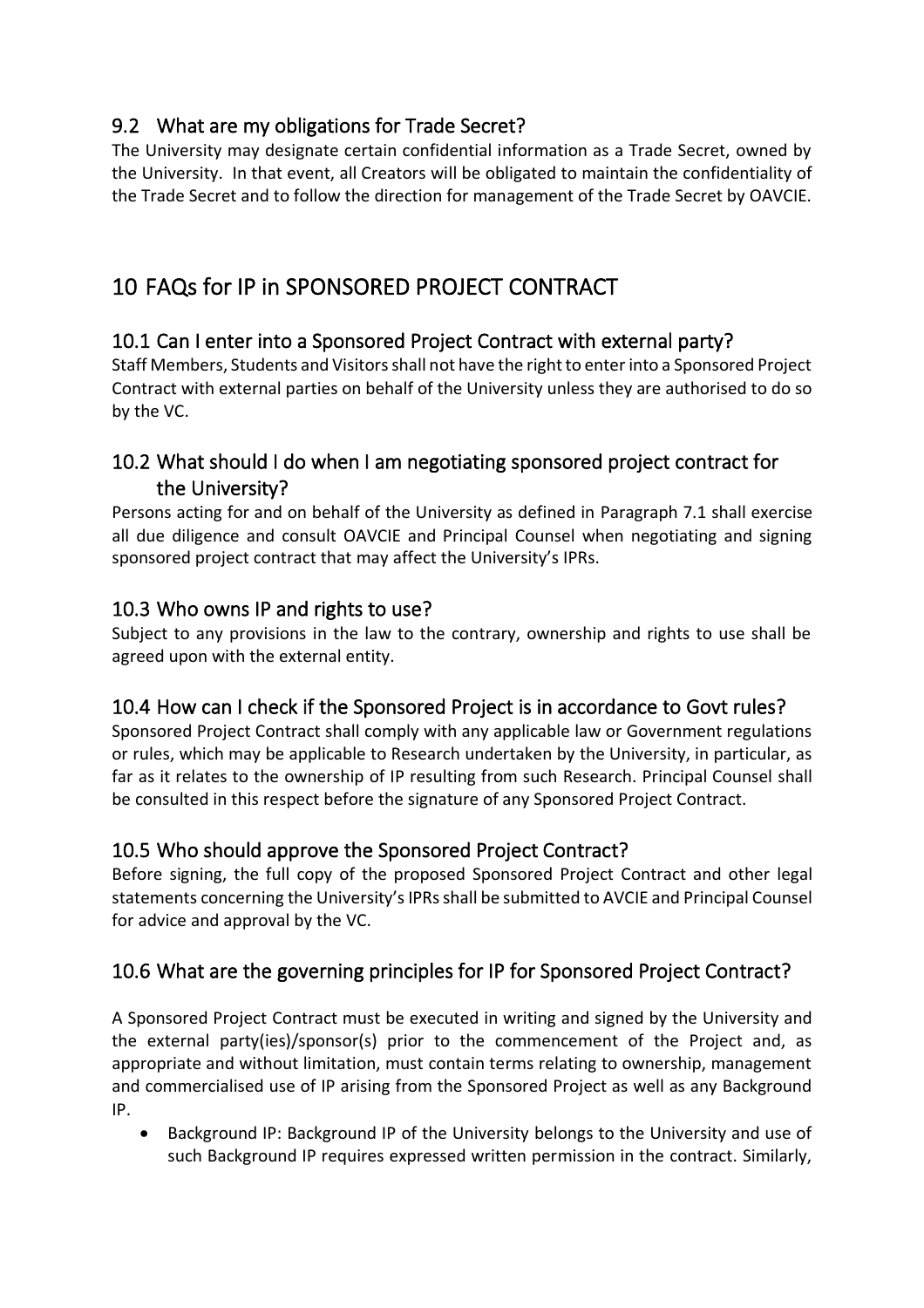Background IP of the external party or sponsor belongs to such party or sponsor. Use of such Background IP requires expressed written permission.

- Foreground IP (IP arising from the Project Contract). IP generated pursuant to a Sponsored Project Contract shall be co-owned by the University and external party(ies)/sponsor(s) as mutually agreed contractually. The costs for protecting and maintaining any co-owned IPRs shall be shared between the University and the external party(ies)/sponsor(s) in accordance with the percentage of IP ownership or as mutually agreed contractually.
- Serendipitous IP<sup>1</sup>. Any IP created during the course of the Project Contract which falls outside of the scope of the Project Contract shall be owned by the University or the external party(ies)/sponsor(s) which developed such IP unless agreed contractually otherwise in the Project Contract.
- Right of first refusal to the IP. The Sponsored Project Contract may include provisions giving the external party(ies)/sponsors, a right of first refusal to Commercialise the IP emanating from the Sponsored Project Contract, through a license or joint venture arrangement or assignment.
- Publication delay. It is the strict policy of the University to allow Creators freedom to publish their work. However, the University acknowledges that delays in publication for the purpose of initiating statutory protection of the IP is often necessary. In this regard, the University will agree, on a case-by-case basis, to a contractual delay in the publication by Creators. Such delay will not exceed 90 calendar days from the date AVCIE is notified of the intent to publish unless authorised by the AVCIE.
- Use of IP for Research and teaching. In instances, where the University IP is licensed exclusively or assigned as part of the Sponsored Project Contract, all efforts should be made to secure a royalty-free license for the use of the IP for on-going Research and teaching purposes.

# <span id="page-8-0"></span>10.7 Can I request exemption from IP Policy for a Sponsored Project Contract?

In certain cases, it may be necessary and beneficial to the University to enter into a Sponsored Project Contract that contains exceptions to the provisions of this Policy. Any such exceptions require prior written approval from the VC.

# <span id="page-8-1"></span>11 FAQs for IP Protection

#### <span id="page-8-2"></span>11.1 What are my responsibilities before and after disclosing IP to the University?

Creators shall keep appropriate records of their Research and make reasonable efforts to ensure that only those individuals within the University who have a need to have access to such records for the performance of their duties are granted such access.

Where a Creator identifies potential IP resulting from his/her Research, he/she shall disclose such potential IP to AVCIE promptly by means of an IP Disclosure Form.

 $1$  Results are serendipitous when research that was originally funded for one purpose turns out to be useful for another purpose.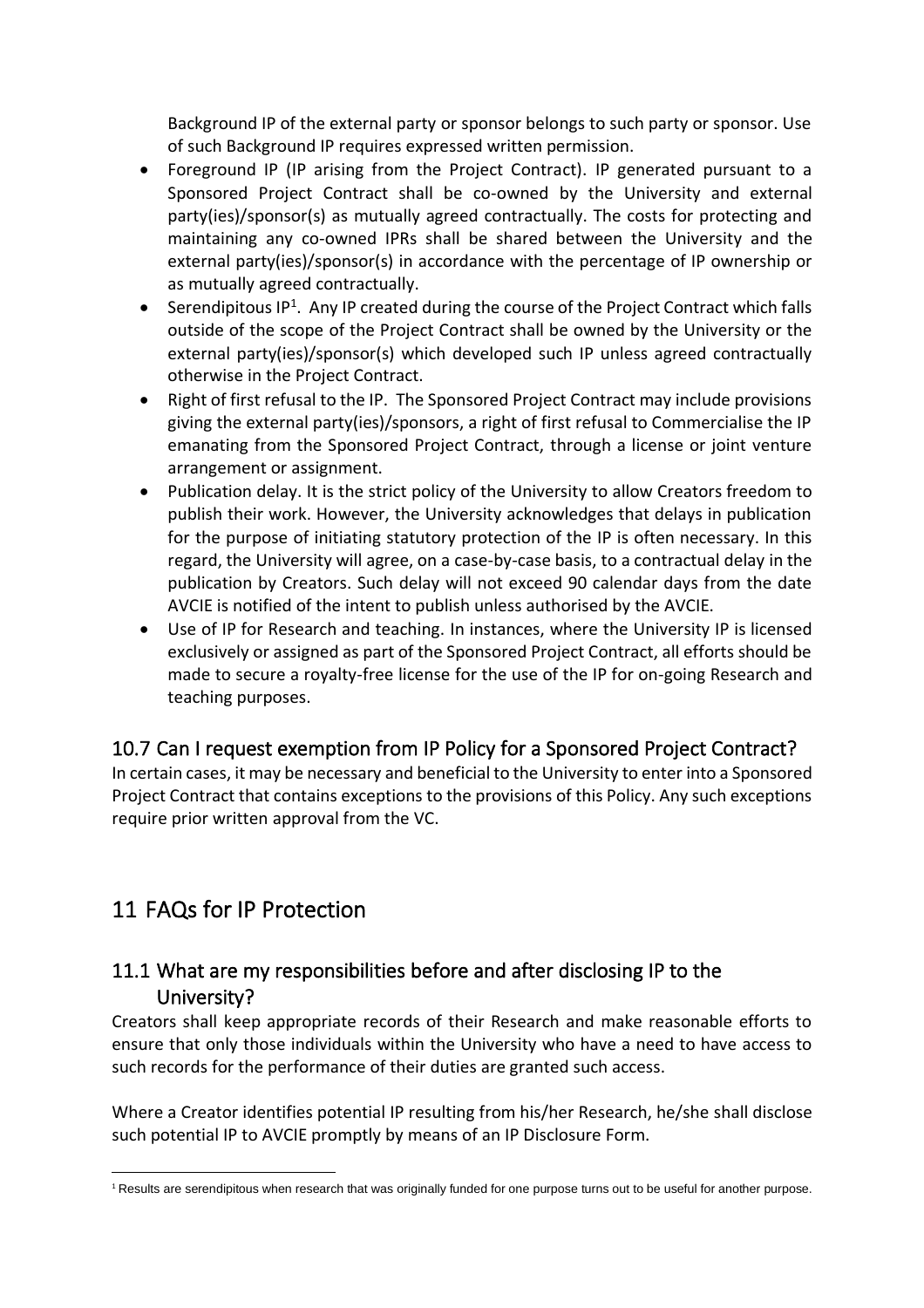Creators must provide to AVCIE such full, complete and accurate information as AVCIE may reasonably require to enable it to sufficiently assess the technical and related features and functions, ownership, commercial potential and IP protection that might be applicable to such IP. Upon complete disclosure, the IP Disclosure will be registered and assigned a reference number, and OAVCIE will share this reference number with the Creators to signify that the IP Disclosure has been formally received by the University.

#### <span id="page-9-0"></span>11.2 Do I need to sign any document for IP Protection?

Creators shall, upon request, sign the appropriate legal documents provided by OAVCIE that attest to creatorship. Where there is more than one Creator, and there is a dispute as to the contribution to creatorship, OAVCIE shall consult Principal Counsel with the Creators to assist in the determination of the percentage IP creatorship, failing which it shall be assumed that there was an equal, undivided contribution.

Once creatorship has been determined, the Creators shall be required to assign any right formally, title or interest they may have in that IP to the University in the form of a contract that specifies the rights that will accrue to the Creator(s) and the University and the obligations they will have to assist the University with the Commercialisation of that IP. Paragraph 9.3 will apply.

# <span id="page-9-1"></span>11.3 How would I know whether University is filing patent application for my disclosed invention or not?

OAVCIE will analyse the information disclosed in the IP Disclosure within 90 days of formal receipt. The analysis will include: whether or not the subject matter is protectable as IP; an assessment of economic viability or marketability; and determination of any rights of external parties, such as a funder or collaborator. After evaluation, OAVCIE will prepare a preliminary report with findings that enable the University to decide if it will proceed with IP protection and Commercialisation. OAVCIE shall share the preliminary report with the Creator(s), and seek their input.

The University will decide, as soon as reasonably practicable, whether or not it wishes to protect or Commercialise the IP. OAVCIE will use all reasonable efforts to notify the Creator(s) of the University's decision within 90 days of formal receipt of the IP Disclosure Form. OAVCIE will also decide on validity of any claim made by a Staff Member, a Visitor or a Student that they are the true Creator(s) of that IP and in relation to their rights under this Policy.

Within no more than 90 days, OAVCIE will notify the Creator(s) of the decision of whether the University will or will not pursue IP protection and Commercialisation of their IP Disclosure.

#### <span id="page-9-2"></span>11.4 What happens if the University decides not to protect or commercialize IP?

The University reserves the right not to protect or Commercialise IP that it owns if after consultation with the Creators: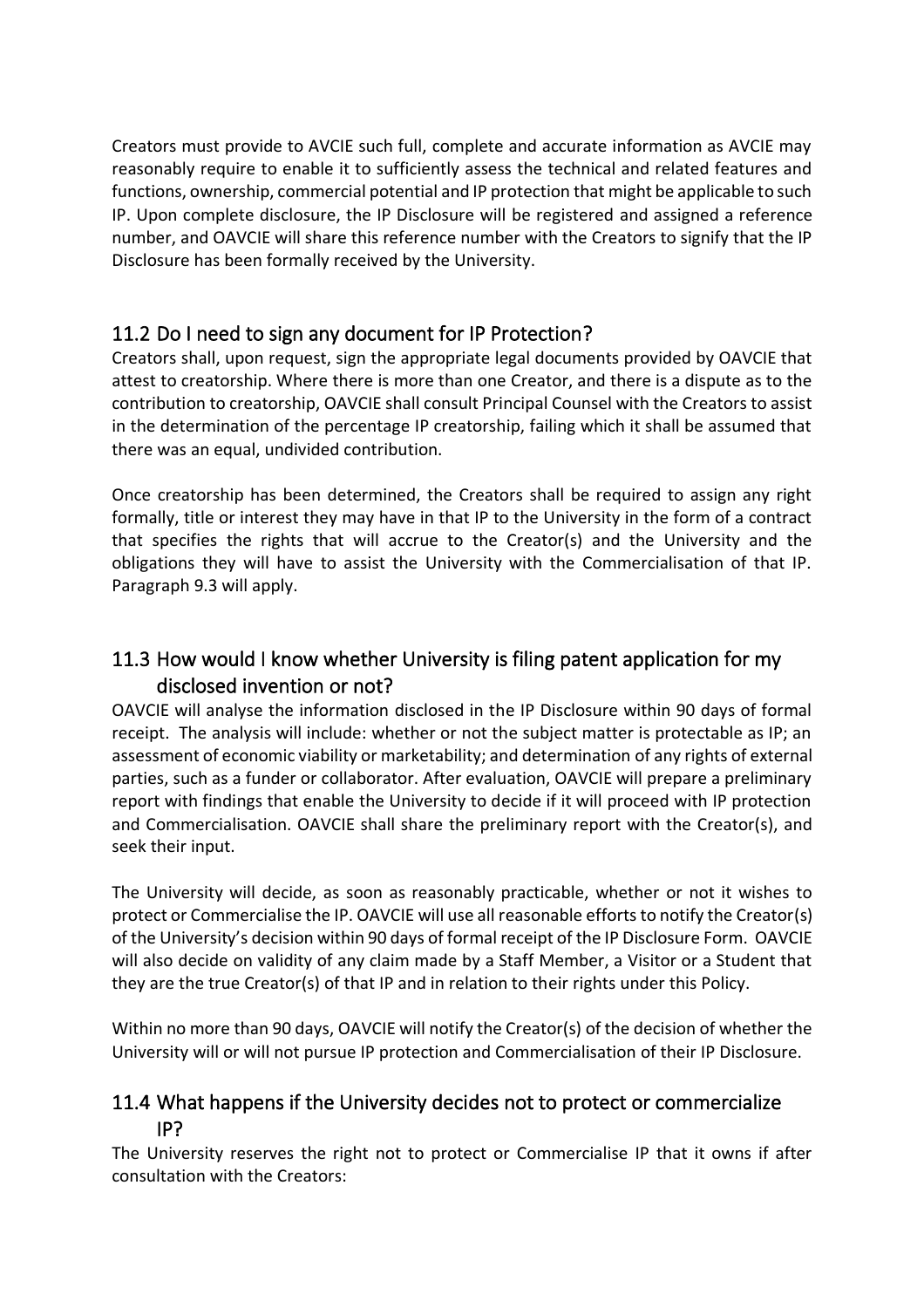- a. there is no reasonable prospect of commercial success; or
- b. it is not deemed to be in the best interest of the University; or
- c. it is not deemed to be in the public interest.

In the event the University decides not to pursue IP protection or Commercialisation, it will take steps to return said IPRs to the Creator(s), contingent on any other superseding contract rights of the external party(ies) or sponsor(s).

If the University is unable to or decides not to protect or Commercialise the University IP, it should notify the relevant Creator(s) of its decision in writing and in a timely manner.

The Creator(s) should receive the written notification in a timely manner that enables the relevant Creator(s) to take any formal steps to ensure the protection of IP, should they so desire.

#### <span id="page-10-0"></span>11.5 Can I file patent application after the University decided not to file the patent application for my invention?

In the event the University decides not to pursue IP protection or Commercialisation, it will take steps to return said IPRs to the Creator(s), contingent on any other superseding contract rights of the external party(ies) or sponsor(s).

If the Creator elects to take an assignment of the IP, the University shall ensure that a deed of assignment is executed without delay.

#### <span id="page-10-1"></span>11.6 What are the terms and conditions when I want to own IP in case when University has decided not to file the patent application?

If the University assigns IPRs to the Creator in terms of this Paragraph 8.4.5, the assignment may be subject to one or more of the following terms and conditions:

- a. that upon Commercialisation, the University be compensated for any expenditure it may have incurred in connection with the protection and Commercialisation of such IP;
- b. that the University be granted a non-exclusive, royalty-free licence to use the IP for Research and teaching purposes.

# <span id="page-10-2"></span>12 FAQs for Commercialization

#### <span id="page-10-3"></span>12.1 How can I support University for Commercialization of IP?

Within 9 months of the decision to protect or Commercialise the IP under Paragraph 8.3.2, the University will determine, with input from the Creators, the most appropriate Commercialisation strategy.

Creators of IP which has been selected for IP protection and Commercialisation by the University must provide OAVCIE with all reasonable support in the assessment, protection (including preventing premature disclosure and execution of any documents including deeds of assignment and deeds attesting to creatorship), and Commercialisation of the IP.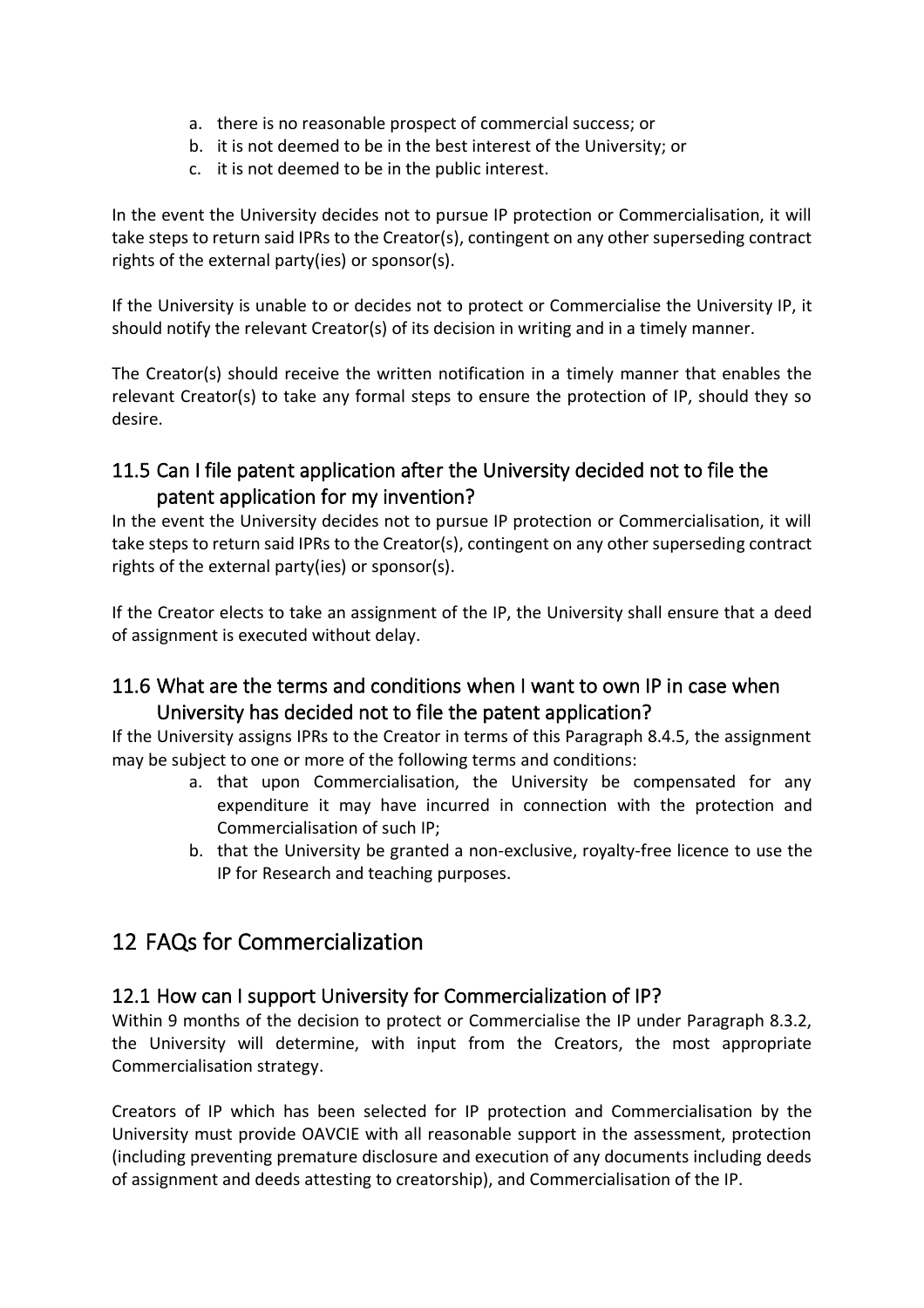#### <span id="page-11-0"></span>12.2 Can I commercialize my IP?

The University shall have the sole discretion regarding the Commercialisation of IP owned by it. Notwithstanding, the University will ensure that reasonable efforts are made to keep the Creators informed and, where appropriate, involved in the Commercialisation of the IP to which they contributed. The Commercialisation of University IP will be planned, executed, and monitored by OAVCIE.

#### <span id="page-11-1"></span>12.3 What are Commercialisation Pathways for the IP?

Modes of IP Commercialisation may include:

- a. exclusive or non-exclusive license, and variations thereof, with preference for licensing to start-ups, small and medium-sized companies or businesses;
- b. assignment or sale;
- c. formation of a Commercialisation Entity to which the IP is licensed or assigned in terms of this Policy;
- d. non-profit use or donation;
- e. joint ventures;
- f. royalty-free access on humanitarian or other grounds; or
- g. various combinations of the above.

#### <span id="page-11-2"></span>12.4 Are there any guidelines for commercialization contract?

Regardless of the mode of IP Commercialisation, the transaction will be executed in a contract which:

- a. protects the interests of the University, its Staff Members, Students and Visitors;
- b. retains rights for the University to use the IP for educational and Research purposes;
- c. assures that the IP will be utilised in a manner which will serve the public good;
- d. assures that the IP will be developed and brought to the marketplace as useful goods and services; and
- e. prohibits the "shelving" or "mothballing"  $2$  of the IP or its use in any illegal or unethical manner.

The University will endeavour to Commercialise IP in a manner that enhances local, regional, and national economic development.

The University will endeavour to Commercialise IP in a manner that encourages and fosters entrepreneurship by Students and others and which supports Commercialisation Entities.

# <span id="page-11-3"></span>13 FAQs for INCENTIVES AND DISTRIBUTION OF REVENUES

<sup>2</sup> Shelving or mothballing of academic IP refers to IP and invention disclosure bundles that remain unexplored, unlicensed or unused.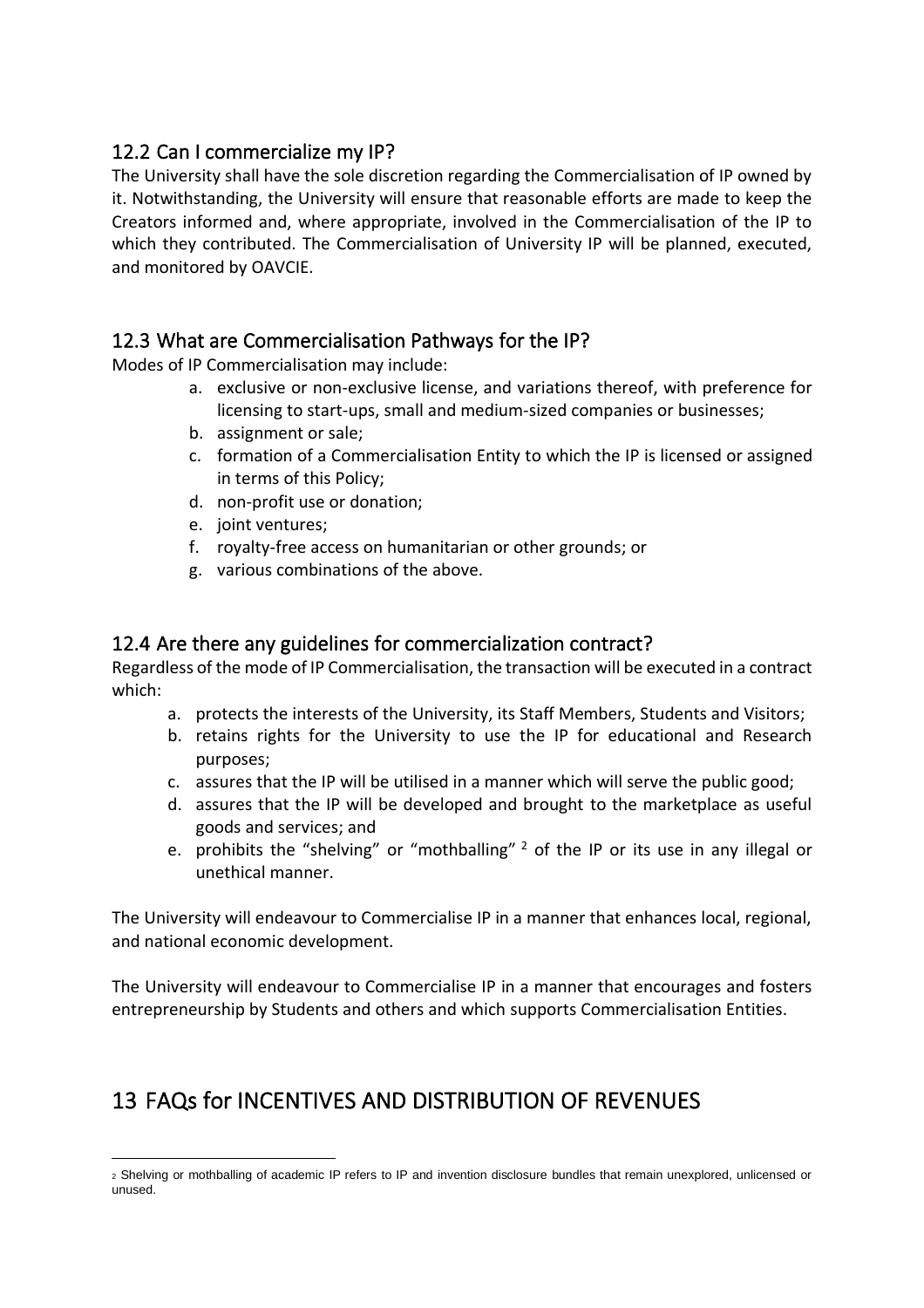#### <span id="page-12-0"></span>13.1 How are the IP revenues calculated for distribution?

Calculation of Gross IP Revenue, IP Expenses, and Net IP Revenue shall be in accordance with the following rules:

Calculation of Gross IP Revenue: "Gross IP Revenue" as defined in Paragraph 2 includes revenue received from, outright sale of IP, option payments received, licence fees received, evaluation fees received, upfront and milestone payments received, royalty payments received, share of profits received, dividends received, commissions, income through disposal of equity, and direct sale of products or services.

IP Expenses: "IP Expenses" as defined in Paragraph 2 includes expenses that relate to (i) the University's expenses incurred by payment to external entities for securing, maintaining and enforcing IP protection, such as patenting and litigation expenses; (ii) costs incurred by the University in the licensing/assignment of IP, including marketing costs, contract negotiation and drafting costs; and (iii) costs in making, shipping or otherwise distributing products, processes or services that embody the particular IP, but not including staff time or general administrative costs.

Calculation of Net IP Revenue: OAVCIE shall maintain accurate and transparent documentation of IP Expenses incurred for a particular IP and shall be entitled to cover all IP Expenses it has incurred, as set out in Paragraph 10.2.2.2 above. The "Net IP Revenue" is calculated as the Gross IP Revenue less IP Expenses and Enabler's share.

Co-owned IP: Where the IP is co-owned by the University and an outside organisation, the Gross IP Revenue received by the University will be shared in accordance with a predetermined formula as per a contractual arrangement. Thereafter, the Gross IP Revenue received by the University and the Net IP Revenue will be determined, and revenues will be shared in accordance with Paragraph 10.2.3.1 and Paragraph 10.2.3.2 below.

#### <span id="page-12-1"></span>13.2 Will I receive monetary benefits for my IP or when I enabled commercialization of IP?

Standard Creator's share: Forty-five percent (45%) of the Net IP Revenue received from commercialisation of University-owned IP will be allocated to the Creator. Where there is more than one Creator, the Creators are entitled to an equal or *pro-rata* share, based on contribution, of forty-five percent (45%) of the Net IP Revenue, except where there is a prior written agreement between all the Creators to the contrary.

Standard Enabler's share: The University may elect to set aside predetermined percentage of the Gross IP Revenue for an Enabler. An Enabler can be non-creator that can help to commercialise the University IP with the help of a start-up. Where there is more than one Enabler, the Enablers are entitled to an equal or *pro-rata* share, based on practical contribution, of the predetermined percentage of the Gross Revenue, except where there is a prior written agreement between all the Enablers to the contrary.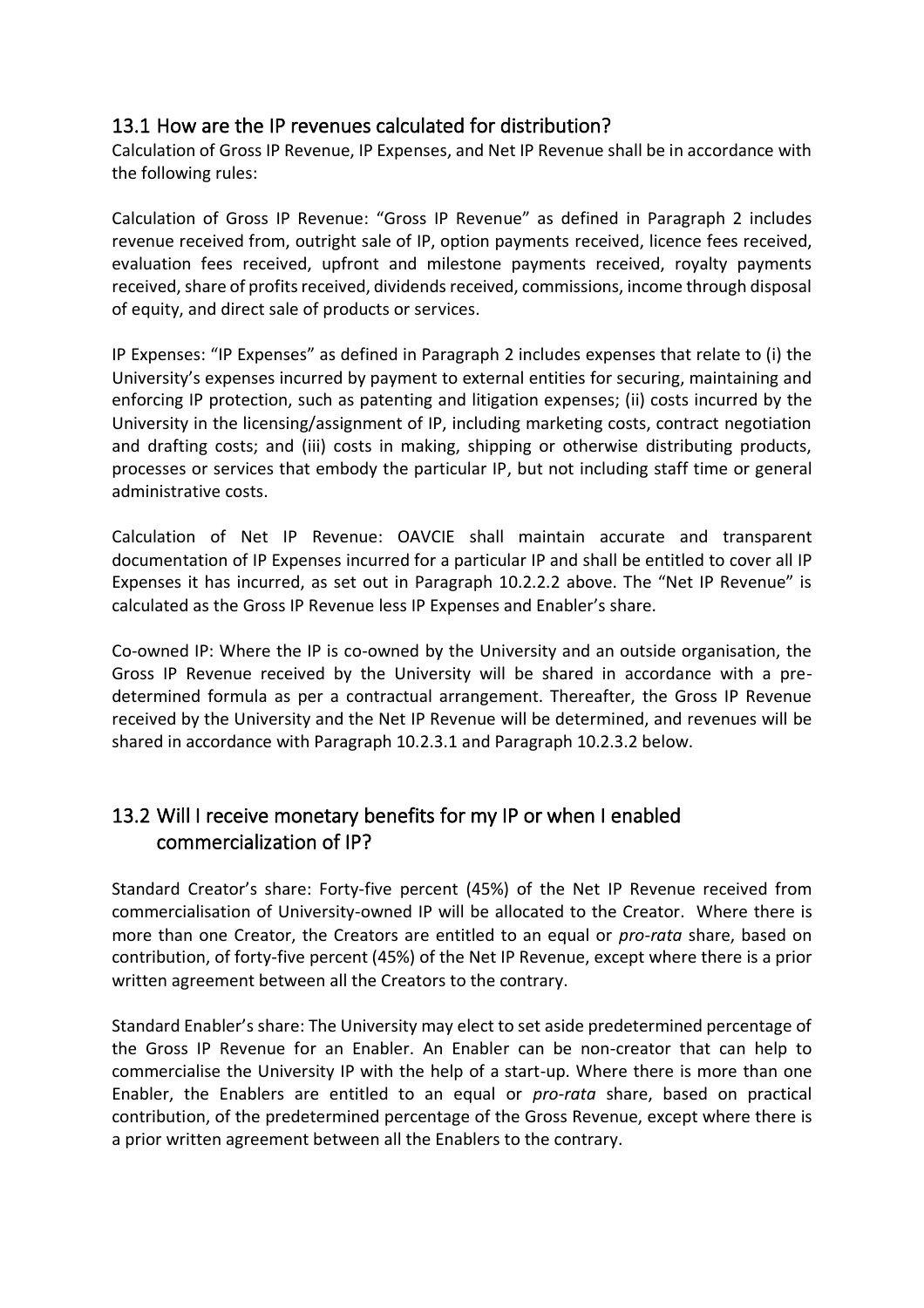Disputes: In the event of a dispute or uncertainty regarding the Creators' or Enablers' share of the Gross IP Revenue from a specific IP, the issue shall be brought for a resolution to an independent body.

Payment: Payment to the Creators or Enablers will be made by the University on a periodic basis as agreed in writing, after receipt of the Gross IP Revenue by the University.

Taxes: Payments made as per Paragraph 10.2.3.4 are subject to personal tax if applicable. The University may, if so obliged by national tax laws, make any applicable tax deductions before making payments to the Creators or Enablers.

Entitlement: Creators or Enablers and their heirs will be entitled to IP revenue sharing for as long as the University receives Gross IP Revenues from Commercialisation of the University IP. The entitlement to a Creator's or Enabler's share of Gross IP Revenue will survive any resignation or termination of employment or death of the creator.

Banking details: The onus is upon each Creator or Enabler to ensure that the University has the current banking details of the Creator or Enabler for the purpose of revenue sharing. The University will keep the relevant IP revenue amounts in reserve for a maximum period of 3 (three) years after which all rights of Creators or Enablers to receive such payments will be forfeited. If the University pays an amount into an incorrect account as a result of information supplied to it being outdated or incorrect, the University will not have any further obligation or liability in respect of such payment, which will be deemed to have been duly and properly made.

#### <span id="page-13-0"></span>13.3 Will University receive any monetary benefit?

The University's share of Net IP Revenue is fifty-five percent (55%).

#### <span id="page-13-1"></span>13.4 Will University receive any non-monetary benefit?

As a default position, the University will refrain from accepting non-monetary benefits for the Commercialisation of its IP or from offering incentives other than revenue sharing, unless they are in addition to the revenue sharing as per Paragraph 10.2.3.1 and Paragraph 10.2.3.2, as appropriate. The University will thus give consideration, on a case-by-case basis, to the provision of other incentives, where monetary benefits (revenues) are not available or where the Creator or Enabler elects to choose other benefits *in lieu of* revenue sharing, which may only be realised in due course. Other incentives will include but are not limited to, the incentives described in Paragraph 10.3.2, Paragraph 10.3.3, and Paragraph 10.3.4.

#### <span id="page-13-2"></span>13.5 Can I receive shares in a Commercialisation Entity or other licensee?

In the case where a Creator or Enabler is granted equity in a Commercialisation Entity that licences the University IP which the Creator or Enabler has created, $3$  such Creator's or

<sup>3</sup> The institutional policy regulating Conflict of Interests must be consulted to assess additional measures that should be put in place especially when the researcher outsources research to the spin-off or start-up company, in which the researcher has a material interest.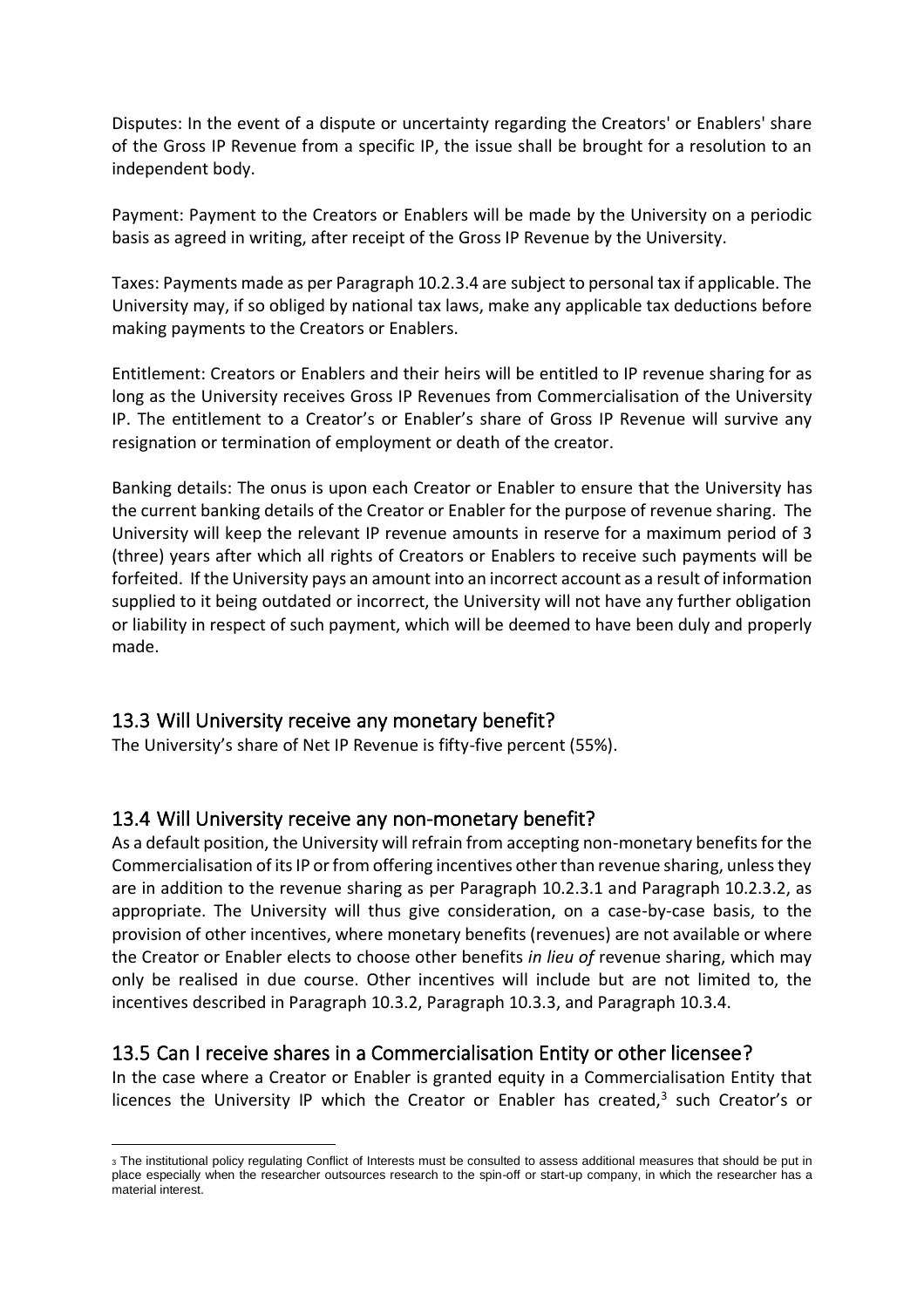Enabler's portion in the standard revenue sharing formula of Paragraph 10.2.3.1 or Paragraph 10.2.3.2 will be unaffected.

Where the University receives shares in a licensee company, which company may be a Commercialisation Entity, as consideration for an IP license, the University will hold all the shares until liquidation, at which time the income will be considered Gross IP Revenue and the Creators or Enablers will receive their share according to the revenue sharing formula in Paragraph 10.2.3.1 or Paragraph 10.2.3.2.

Notwithstanding the benefit sharing in respect of shares in terms of this Paragraph 10.3.4, the Creators or Enablers will still be entitled to their share of any other revenues under the IP license.

#### <span id="page-14-0"></span>13.6 How do I receive my monetary benefits after I leave the University?

The onus is upon each Creator or Enabler to ensure that the University is in receipt of their current address details for the purpose of revenue sharing. Unless contrary to law, should the University be unable to locate the Creators or Enablers through reasonable efforts, in order to effect payment of the revenue share amount, and a period of five(5) years has passed since an initial attempt, then the portion owed to that Creator or Enabler or his or her heirs or assigns will be paid to the University's central fund to be used to support Research and innovation activities.

#### <span id="page-14-1"></span>13.7 Who will maintain records of the IP?

OAVCIE shall maintain records of the University's IP in an appropriate form and in sufficient detail. It shall monitor the deadlines for the payment obligations related to the maintenance or annuity fees of protected IP, and shall, within a reasonable time, inform the person or department designated to make such payments.

OAVCIE shall maintain income and expense accounting records on each IP so that revenue sharing allocations can be calculated.

#### <span id="page-14-2"></span>13.8 What are the guidelines to check if there is any conflict of interest when entering agreement with external party?

Commitment to the University: Staff Members' and Visitors' primary commitment of time and intellectual contributions should be to the education, Research and academic programs of the University.

Best Interests of the University: Staff Members and Visitors have a primary professional obligation to act in the best interests of the University; they should avoid situations where external interests could significantly prejudice their work ethic and Research integrity.

Agreements with External Parties: It is the responsibility of all Staff Members and Visitors to ensure that their agreements with external parties do not conflict with their duties and